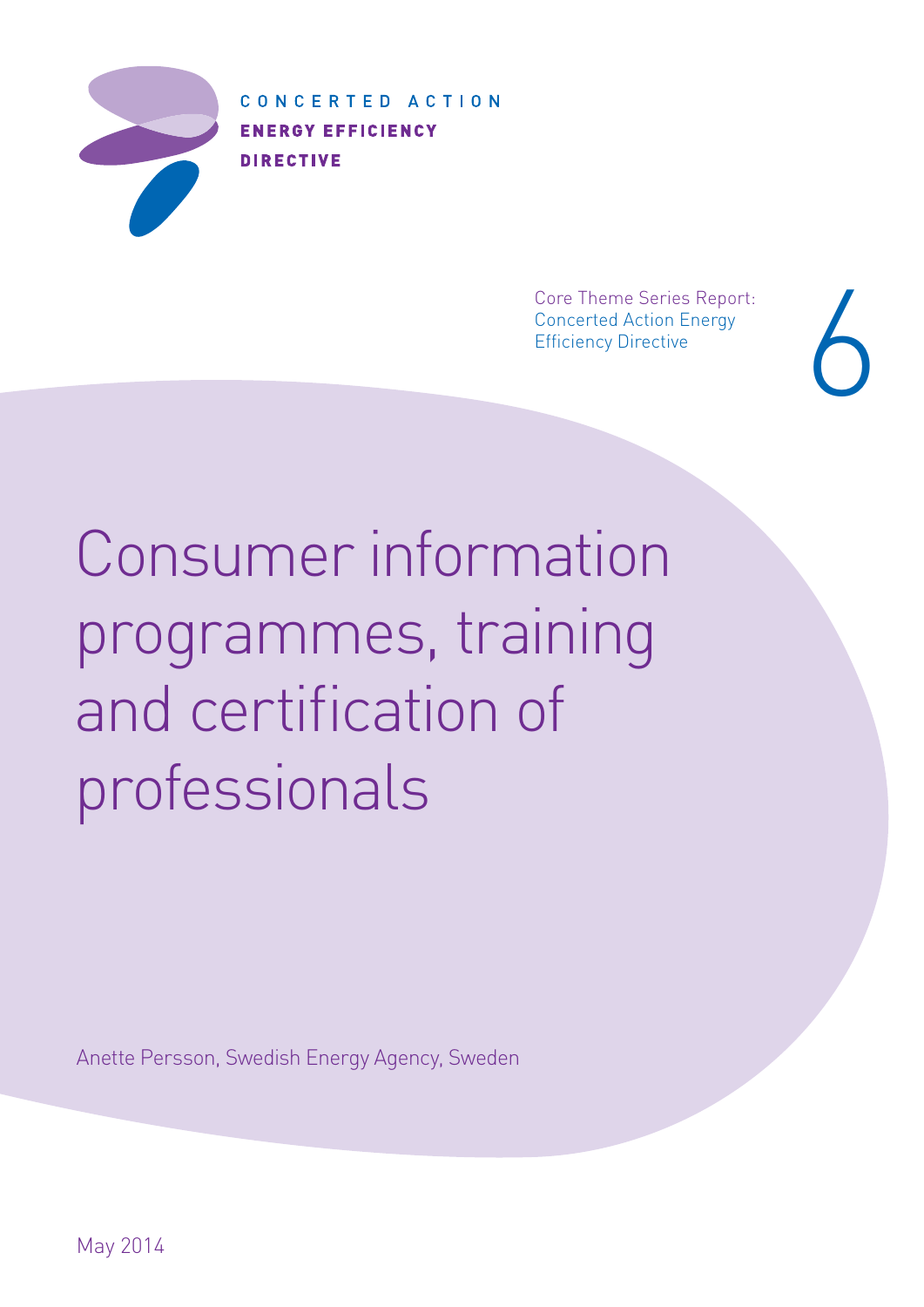# Content **Introduction and context**

The objective of the work was to share experiences and present best practice from existing certification and qualification schemes as well as policies and strategies to promote behavioural change. All participating Member States (MS) of the Concerted Action contributed to the work, which helped to build understanding of the challenges related to

implementation of the consumer information and professional certification provisions of the Energy Efficiency Directive (EED).

In addition, external experts from research institutes, business and international organisations were invited to present relevant findings.

The Concerted Action for the Energy Efficiency Directive (CA EED) was launched in spring 2013 in order to support the effective implementation of the Directive on Energy Efficiency (2012/27/EU). The CA EED, which is financed under the Intelligent Energy Europe Programme of the European Commission, helps countries learn from each other and build on successful approaches when implementing the Directive.

This report summarises work carried out between January 2013 and March 2014 by the CA EED on consumer information programmes, training and certification of professionals.

| 1 Introduction and context                     |  |
|------------------------------------------------|--|
| 2 Energy audits: obligations, minimum criteria |  |
|                                                |  |
|                                                |  |
| 4 Designing measures for behavioural change    |  |
| 5 Concluding remarks                           |  |

1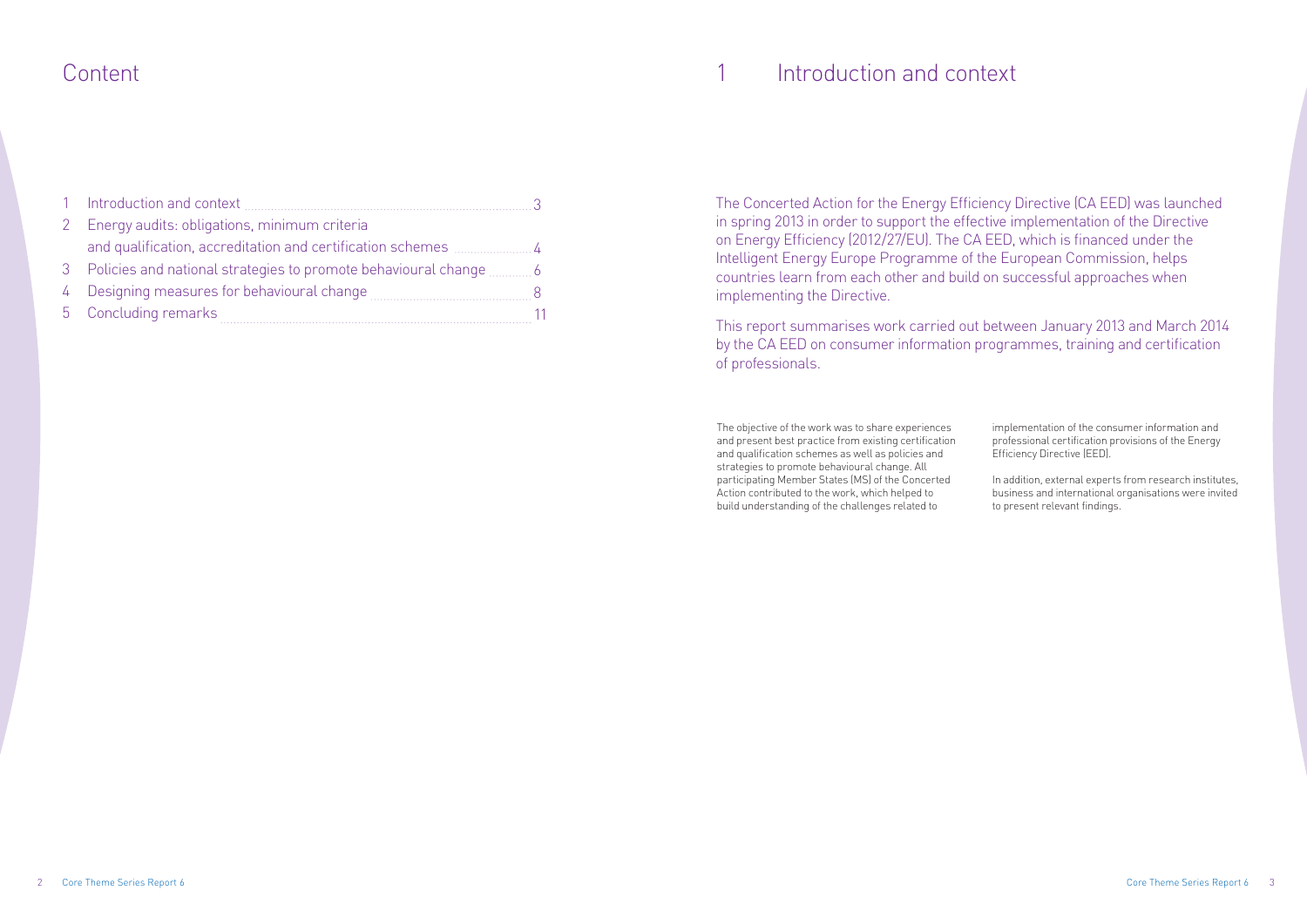# Recommendation

# $\sum$  Energy auditing scheme in the Czech Republic

Member States should consider certification, maybe combined with other methods (e.g., quality controls), to ensure the high quality of energy audits.

## Good practice examples

An energy auditing scheme in the Czech Republic, introduced in 2001, which has led to more than 350 energy auditors and more than 1500 energy audits being prepared annually. The Ministry of Industry and Trade (MIT) is the certification body for energy auditors and the Association of Energy Auditors together with the Czech Chamber of Certified Architects, Engineers and Technicians are responsible for the education and training of energy auditors.

www.ca-eed.eu/good-practices/good-practicefactsheets/energy-services/energy-auditsczech-republic

### Energy audits in energy intensive facilities in Portugal

A mandatory system for energy audits in energy intensive facilities in Portugal with minimum requirements for the auditors. The minimum requirements for the auditors include a degree in engineering, appropriate professional experience and availability of equipment for measurement and control. Appropriate professional experience is at least 5 years of experience in installations whose energy consumption is higher than 500 toe/year, or 3 years of specific experience in energy auditing and consulting, or at least 2 years of relevant professional experience in energy auditing and consulting and having a specialist skill.

www.ca-eed.eu/good-practices/good-practicefactsheets/energy-services/energy-auditsportugal

Core Theme Series Report 6 5

Under the EED, there are provisions related to certification, accreditation or qualification schemes for providers of energy services, inter alia energy audits. There is therefore a close link to the requirement for large enterprises to undergo regular energy audits; this is the reason why a joint working group was held with the CA EED theme "Energy services and ESCOs, energy auditing, solving administrative barriers".

According to the Energy Efficiency Directive, energy audits can be carried out by qualified and/or accredited experts according to qualification criteria. The audits may be carried out by in-house experts or energy auditors, provided that the Member State concerned has put in place a scheme to assure and check their quality. There is a further option whereby audits are implemented and supervised by independent authorities under national legislation.

Energy auditors are one of the categories of energy service providers that fall under the requirements on certification in Article 16 of the Directive. This article states that, in a case where a Member State finds the national level of technical competence, objectivity and reliability is insufficient, it shall ensure that, by 31 December 2014, certification and/or accreditation schemes and/or equivalent qualification schemes are being set up.

Audits are carried out in most Member States by qualified or accredited/certified experts; the option of audits implemented or supervised by independent authorities under national legislation is less common.

A variety of methods have been adopted to assure the quality of energy audits. Auditor training, guidelines, tools and templates are widespread and accreditation/ certification procedures are also used by a large number of Member States.

Most MS have an existing scheme or programme for qualification and/or certification of energy auditors. For those MS that are planning to launch a qualification and/or certification scheme, there is a clear need for new or improved systems for training of energy auditors, especially in the buildings and transport sectors.

The conclusions based on the input from CA EED participants were:

• Audits are to a large extent available in the household, buildings and industry sectors.

- Audits are less common in logistics (transport), energy and agriculture. This may be a symptom of a general lack of consideration of the potential benefits of ad hoc energy audits in these sectors or of the specificity of these sectors.
- In most MS, audits are being carried out by qualified or accredited/certified experts.
- 
- It is less common for audits to be implemented or supervised by independent authorities under national legislation.
- The quality of energy audits is guaranteed through a wide range of measures including auditor training. auditing guidelines, tools and templates for auditors, random checks and sanctions for non-conformity.
- Accreditation/certification procedures are used in approximately 2/3 of MS for assuring the high quality of audits.

CA EED participants discussed the issue of how to guarantee the high quality of energy audits. A large majority of the participants found that accreditation or similar schemes are a must to obtain high quality. One recommendation is that Member States that have not yet done so should look into the issue of certification/accreditation/qualification of energy auditors and other energy service providers.

# Energy audits: obligations, minimum criteria and qualification, accreditation and certification schemes

2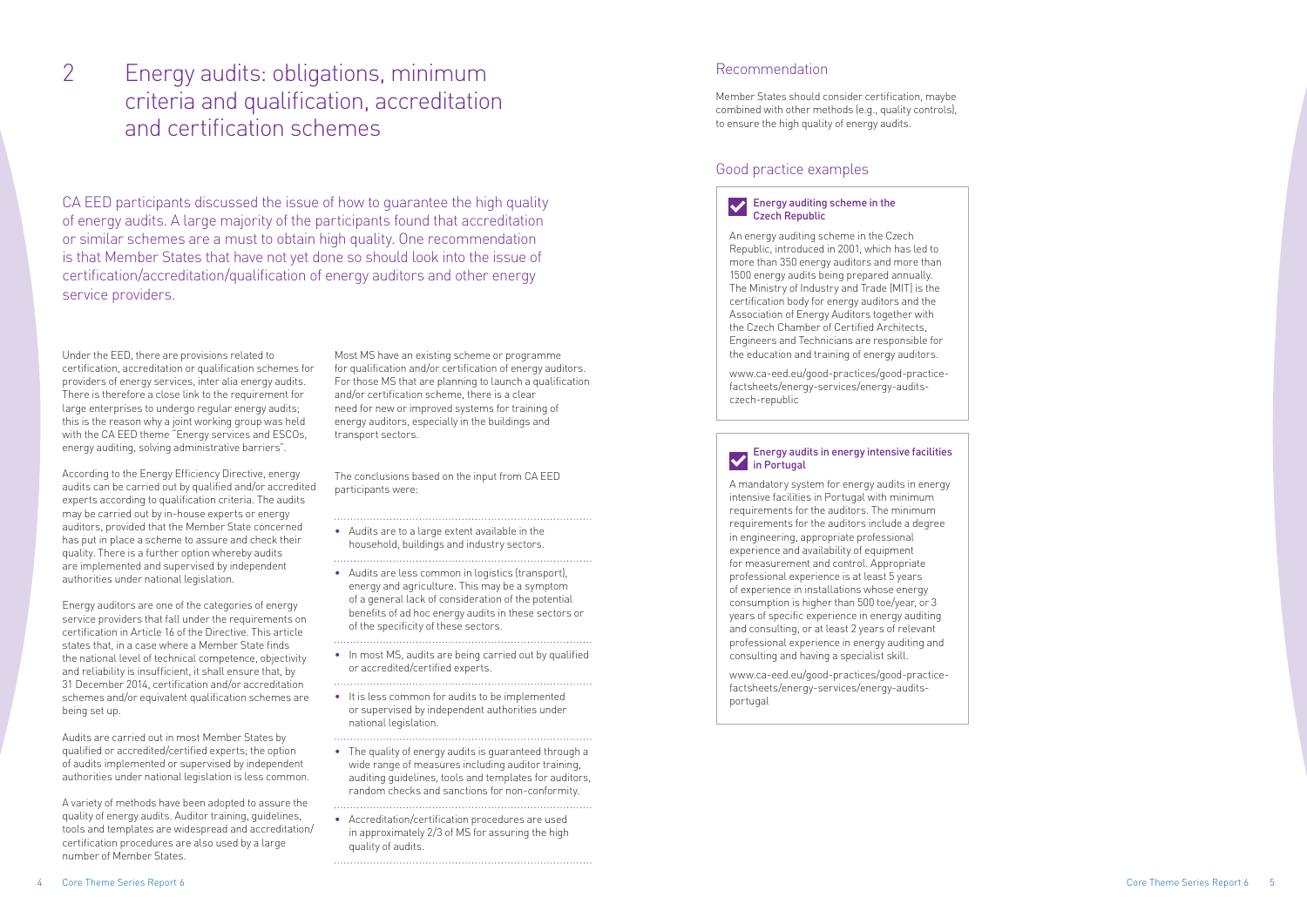Several barriers to behavioural change were identified during the plenary session; these are listed below:

- Awareness
- Lack of interest
- • Lack of money
- 
- Limited financial resources
- • Different messages for different target groups
- • SMEs have other interests than energy efficiency
- • Hard to get the right balance between local and

- national actions
- Pricing structure/fixed tariffs

- 
- Evaluation measuring impacts

## Good practice examples

### MKB [SME] Green Deal in the Netherlands.

Green Deal supports initiatives making progress towards a sustainable economy by identifying and solving barriers and by generating awareness for the potential of energy efficiency in SMEs. The voluntary scheme has been very successful and the only drawback was that the programme became over-subscribed.

| <b>Energy efficiency improvements</b><br>in Norway.                                                                                                                                                                                                   |
|-------------------------------------------------------------------------------------------------------------------------------------------------------------------------------------------------------------------------------------------------------|
| In Norway, Enova is responsible for an Energy<br>fund which is financed by a levy on the electricity<br>grid tariff and through allocations from the state<br>budget. Through the fund there are measures<br>aimed at small energy customers such as: |
| • Support scheme for private households                                                                                                                                                                                                               |
| • Support scheme for SMEs                                                                                                                                                                                                                             |
| • Support scheme for building owners                                                                                                                                                                                                                  |
| Advisory and information work                                                                                                                                                                                                                         |

### Supporting efficient use of energy in Poland by the NFEP&WM.

In Poland, a national fund supports several programmes aimed at increased energy efficiency. Education and promotion of energy efficiency towards enterprises, NGOs, local authorities, universities and other actors are part of the programme.

### Further examples of good practice can be found at:

www.ca-eed.eu/good-practices/memberstate-presentations/consumer-information/ policies-and-national-strategies-to-promotebehavioural-change

According to EED Article 12, Member States shall promote the efficient use of energy by small energy customers, including domestic customers. Member States are free to choose one or more instruments from a range of measures to fulfil this requirement and the measures may be part of a national strategy. In addition, EED Article 17 states that Member States shall, with the participation of stakeholders, including local and regional authorities, promote suitable information, awareness-raising and training initiatives to inform citizens of the benefits and practicalities of taking energy efficiency improvement measures.

The purpose of this topic was to present insights on how MS intend to implement Article 12 and to present examples of successful experiences and existing measures in MS that fall within the scope of Article 12.

CA participants indicated that most Member States intend to implement the first option in Article 12 – "a range of instruments and policies to promote behavioural change" - and to a large extent they will extend existing measures and programmes. According to the CA questionnaire on that topic, only 11 MS aim to develop a new national strategy to fulfil the requirements in the Directive while most MS plan to use information measures, subsidies and fiscal incentives.

There are many examples of existing measures in MS, which indicates that there is a lot going on in the field of energy efficiency in the EU Member States. Most countries are ambitious when trying to reach the EU 2020 goals and the list of (more or less) successful projects, policies or instruments is long.

Lessons learnt from the presentations and discussions at the plenary meeting are that achieving a behavioural change requires deep insight into consumers. It is also essential to communicate the right message.

A recommendation to MS is that, when designing an information campaign, the message must be very carefully chosen and adapted to the specific target group. There might be a lack of interest in energy consumption amongst the target group for Article 12 (households, SMEs and organisations); this must be taken into account and the message should try to spur curiosity rather than to provoke guilt.

It is difficult to prove the causal relationship between an information campaign and behavioural change. This topic is also relevant to EED Article 7 and how to account for the savings from soft measures.

Only a handful Member States plan to implement option b) in Article 12 – "ways and means to engage consumers and consumer organisations during the roll-out of smart meters". However, there was significant interest in this topic at the plenary meeting and it seems that many MS find this option interesting and a possible area for action in the future.

Smart meters can create energy savings for households but there is a risk that smart meters and related services raise most interest among people with high levels of experimentalism and expertise. The business case for "smart" energy services might take longer to mature.

A recommendation is that Member States should follow the example of countries that have chosen to link information measures to the roll-out of smart meters and plan for communications whilst planning for roll-out.

The purpose of this topic was to exchange experiences related to Member States' policies and national strategies to promote behavioural change. There was an exchange of information on planned measures as well as an exchange of experiences of existing measures on behavioural change and of information campaigns linked to the roll-out of smart meters.

# Policies and national strategies to promote behavioural change 3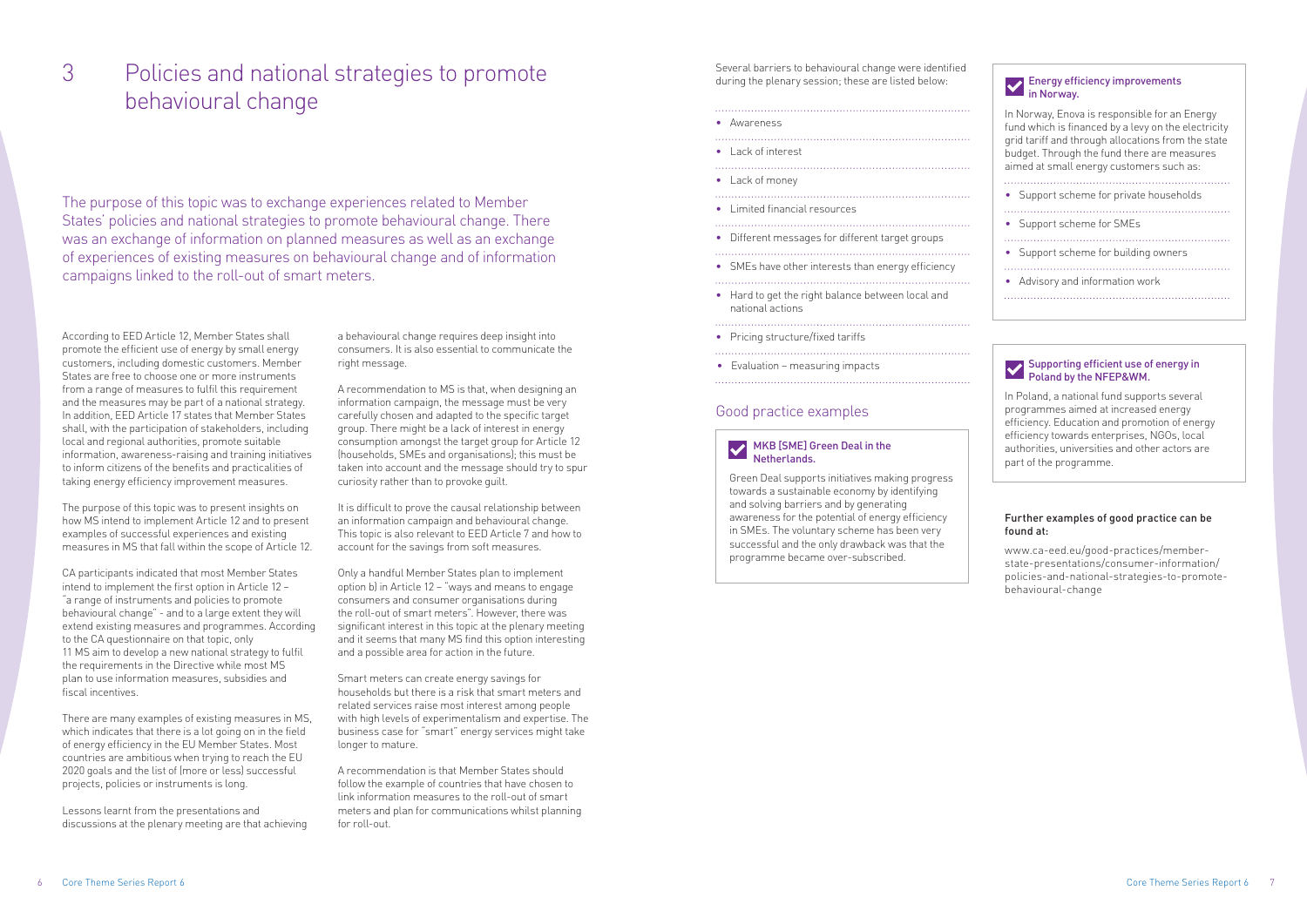The purpose of this topic was to provide insights into the design of measures for behavioural change related to EED Articles 12 and 17, based on a brief literature study of existing research and work in an international forum.

The report that was prepared within the topic concentrates on a brief literature study of relevant research and programmes in the field of designing measures for behavioural change. The report does not offer an exhaustive nor scientifically complete study of the field. However, it gives some ideas and insights to policy makers in energy who do not deal with behavioural issues on a daily basis.

See also www.ca-eed.eu/good-practices/ member-state-presentations/consumerinformation/designing-measures-forbehavioural-change/designing-measures-forbehavioural-change-literature-study

Behavioural measures, often seen as soft measures, seem to be challenging - even complex - to plan and evaluate, and the results are often difficult to quantify in kWh of energy savings.

Recognising the importance of social context and social practices is a must in order to successfully design and implement behavioural measures. Different approaches and viewpoints (such as sociological, physiological, economical) are needed in this work.

When designing projects primarily affecting behaviour change, the planning phase is crucial. It is important to understand the whole system, what the key problem is and which factors will make things happen.

### Evaluation is a learning process

A concern related to the implementation of the Energy Efficiency Directive is how to measure savings in energy units from measures for behavioural change. Only about one third of Member States have calculated the savings from soft measures.

As regards other ways of evaluating measures for behavioural change, only eight Member States indicated that they have evaluated measures for behavioural change in qualitative ways. It was concluded in the discussion that it is important to perform qualitative analysis of measures for behavioural change, but that the task is not easy and that evaluation is a continuous learning process. The evaluation must be an integral part of the design of a measure.

Finding ways of evaluating soft measures that are not solely focused on the calculation of energy savings is important for the continued success of the different measures and programmes, to improve the quality, justify continued funding, and disseminate the results. Sharing experiences on the planning and evaluation of soft measures is important.

### Focus on multiple benefits from energy efficiency

When designing a measure for behavioural change it is important to identify and recognise the multiple benefits of energy efficiency such as health, wellbeing, convenience and other aspects (Figure 1).

The purpose of this topic was to provide insights related to the design of measures for behavioural change based on research in the field, ongoing work in EU and international organisations and experiences in Member States. In addition, the issue of measuring energy savings from soft measures was discussed in a joint working group with "National Energy Efficiency Action Plans" and "Energy Efficiency Obligation Schemes".

# 4 Designing measures for behavioural change



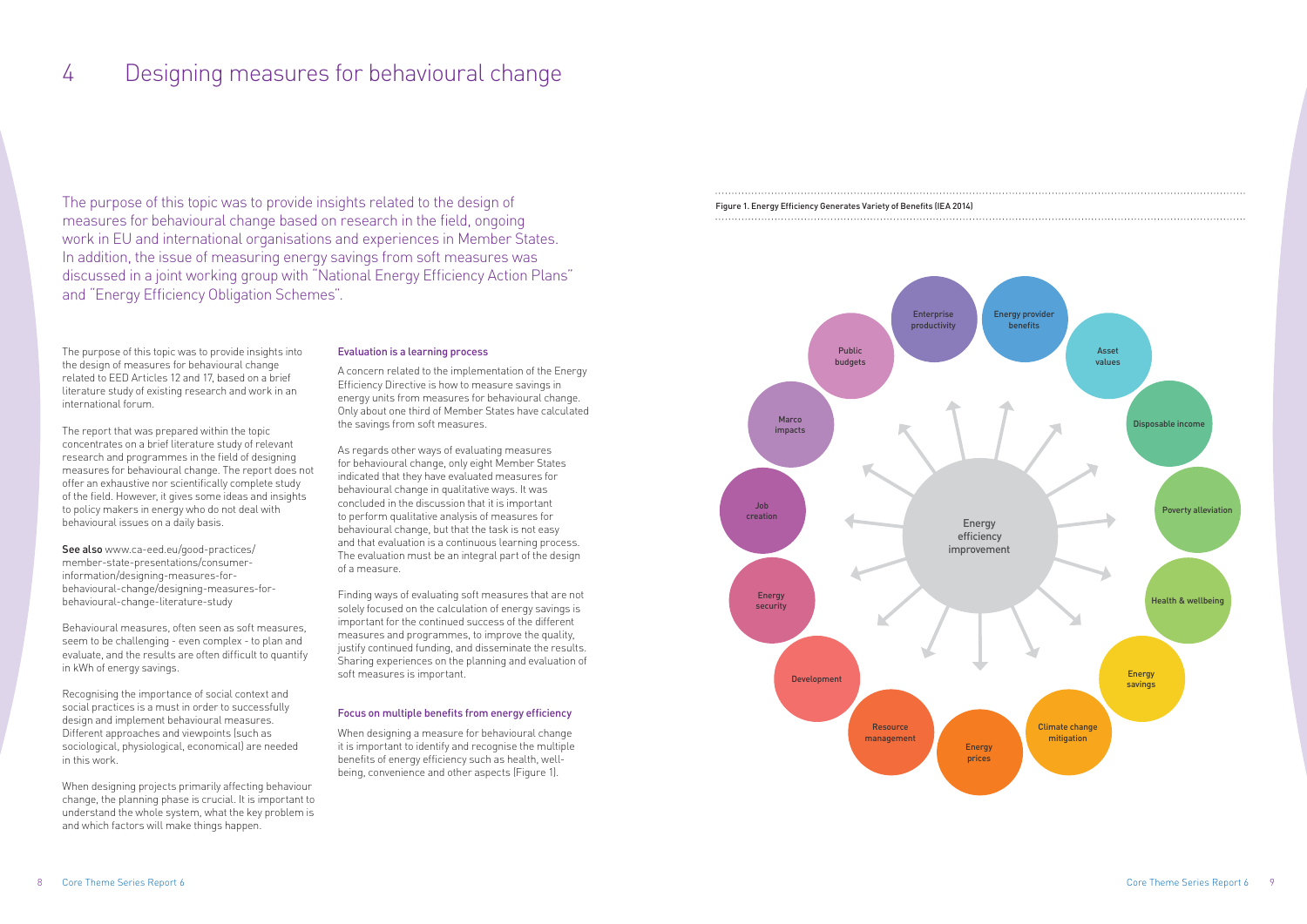These aspects were raised by the IEA as well as several examples of successful measures from both EU and non-EU countries.

See also www.ca-eed.eu/good-practices/memberstate-presentations/consumer-information/designingmeasures-for-behavioural-change/scaling-up-eethrough-behaviour-change-iea

### Keep the message simple

It is important to keep the message simple and to clearly identify the target group and what the drivers and motivating factors for this target group are.

### Use existing tools

Different tools are available for programme managers in the field of designing measures for behavioural change, and managers are encouraged to put them into use with an open-minded attitude.

One example of such a tool is the "Changing behaviour toolkit". The toolkit offers a step-by-step guide with advice and tools for preparing, designing and evaluating energy saving projects. The toolkit contains three parts:

- • Understand
- • Plan & Do
- 
- Evaluate & Learn

Correspondingly, the three parts contain several steps (figure 2):

> See also www.ca-eed.eu/good-practices/goodpractice-factsheets/consumer-information/ consumer-information-energy-efficiencyinformation-campaign-croatia

#### Figure 2. The toolkit offers the step-by-step guide advice and tools for preparing, designing and evaluating your energy saving project www.mechanisms.energychange.info/

# Good practice example

### Removing barriers to energy efficiency in Croatia

Croatia presented experiences from an information campaign for promoting energy efficiency, which targeted all citizens. The aim of the campaign was to raise awareness and drive behavioural change towards more energy efficient choices and decisions. The campaign was run in the period 2007-2010; it was extended until 2013 but with reduced intensity. It was a part of the huge project "Removing barriers to energy efficiency in Croatia" led by UNDP. There were no energy savings assigned to the campaign, but subsequent yearly public opinion polls were performed (with the same questions asked each time). The results of these polls indicated that the campaign has achieved its aims – energy efficiency has become 'hot' topic in the public discourse and the level of citizens' awareness has increased.

# Concluding remarks

Certification, accreditation and qualification of energy service providers is an area which is under development in the Member States and where the CA EED can bring added value by sharing best practices from existing certification, accreditation and qualification schemes as well as on relevant training programmes.

The design and evaluation of measures for behavioural change for small energy consumers such as households and SMEs is a complex topic which goes beyond the field of energy efficiency because it involves findings from sociology, psychology and other disciplines. The CA EED has an added value in helping Member States navigate these fields by providing examples of tools for the design of measures and by facilitating the exchange of experiences between Member States.